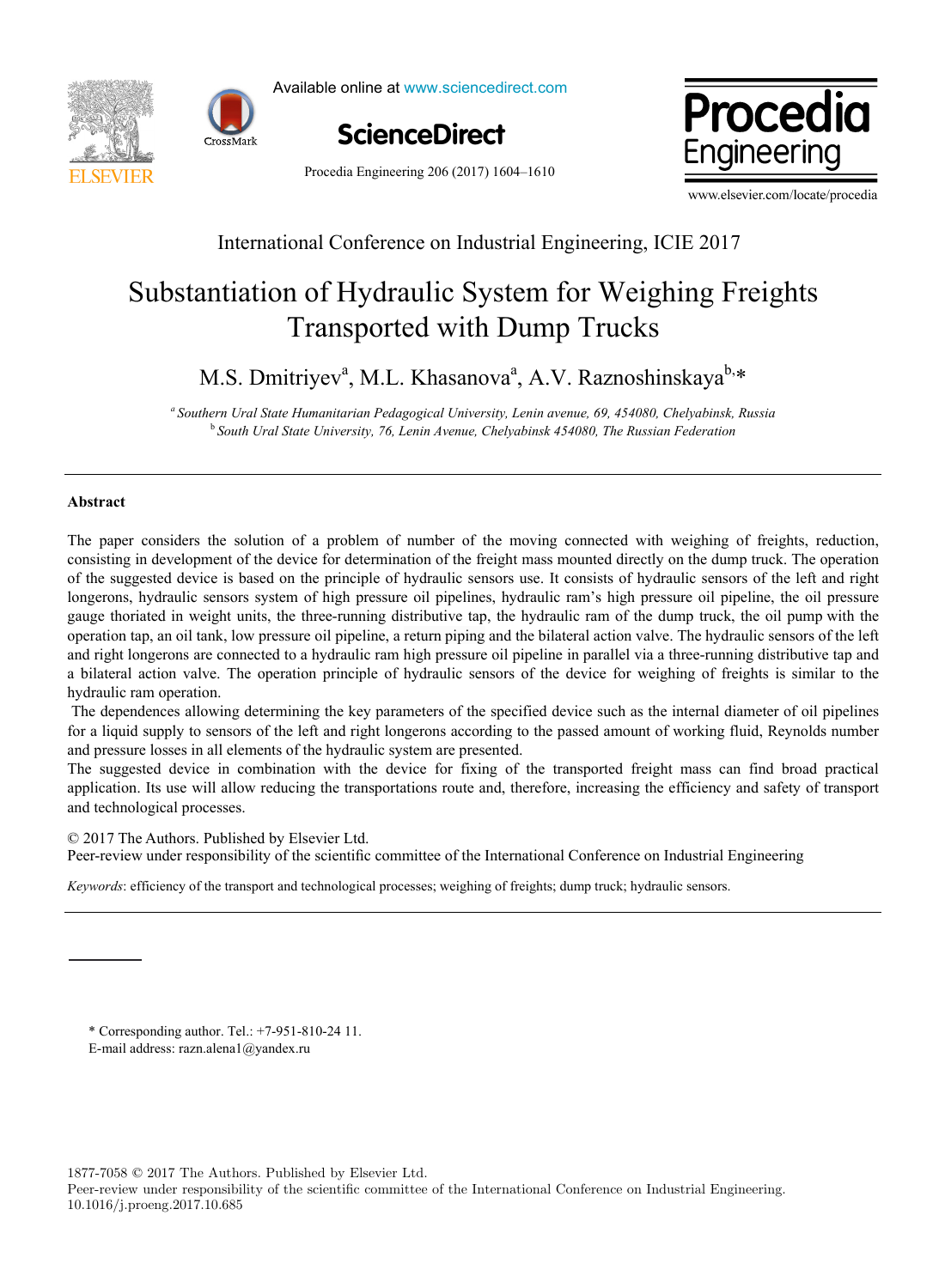#### **1. Introduction**

Transport works are one of the most important components of any production. Trucks transport a large amount of various materials [1,2]. Thus there is a need of weighing of the freights transported by vehicles [3]. For this purpose drivers should make moving on stationary points of weighing which often settle down at considerable distance from a location of execution of works. This circumstance has adverse impact, leading to work decline, increase in fuel consumption, increase of wear of systems and parts of cars, etc. Besides, need of additional transportations has an adverse effect on the drivers safety at work general level as the increase in number of operations causes fatigue of mobile machines operators [4-7]. The fatigue (exhaustion) can be an immediate cause of a road accident or the adverse condition complicating actions of the driver in emergencies [8,9].

In our opinion, the optimum solution of a problem of number of the moving connected with weighing of freights reduction consists in development of the device for determination of the freight mass mounted directly on the dump truck [10].

#### **2. Structure and operation of the device**

Authors offer the device for weighing of the freight transported by the dump truck [11]. Operation of the offered device is based on the principle of hydraulic sensors use.

The device (fig. 1) consists of hydraulic sensors 1, 13 of the left and right longerons, hydraulic sensors' system of high pressure oil pipelines 2, hydraulic ram's high pressure oil pipeline 9, the oil pressure gauge 12 thoriated in weight units, the three-running distributive tap 10, the hydraulic ram 8 of the dump truck, the oil pump 3 with the operation tap 4, an oil tank 7, low pressure oil pipeline 5, a return piping 6 and the bilateral action valve 11. Hydraulic sensors 1. 13 of the left and right longerons are connected to a hydraulic ram's 8 high pressure oil pipeline 9 in parallel via the three-running distributive tap 10 and the bilateral action valve 11.



Fig. 1. Schematic diagram of the device for weighing of freights:

1 – hydraulic sensors of the right longeron, 2 - hydraulic sensors' system of high pressure oil pipelines; 3 - oil pump; 4 – operation tap; 5 - low pressure oil pipeline; 6 - return piping; 7 - oil tank; 8 – hydraulic ram of the dump truck; 9 - high pressure oil pipeline; 10 - three-running distributive tap; 11 - bilateral action valve; 12 - oil pressure gauge; 13 - hydraulic sensors of the left longeron.

The principle of operation of hydraulic sensors of the device for weighing of freights is similar to the hydraulic ram operation.

Before weighing of freight the body of the dump truck has to be raised by the hydraulic ram for the purpose of a free exit of hydraulic sensors rods to their maximum height. For this purpose the distributive tap is put in position I (fig. 2). Then the power takeoff is switched on and the oil from a tank comes to the pump through a low pressure pipeline. From here through the high pressure pipeline it is pumped into the hydraulic ram and hydraulic sensors. At